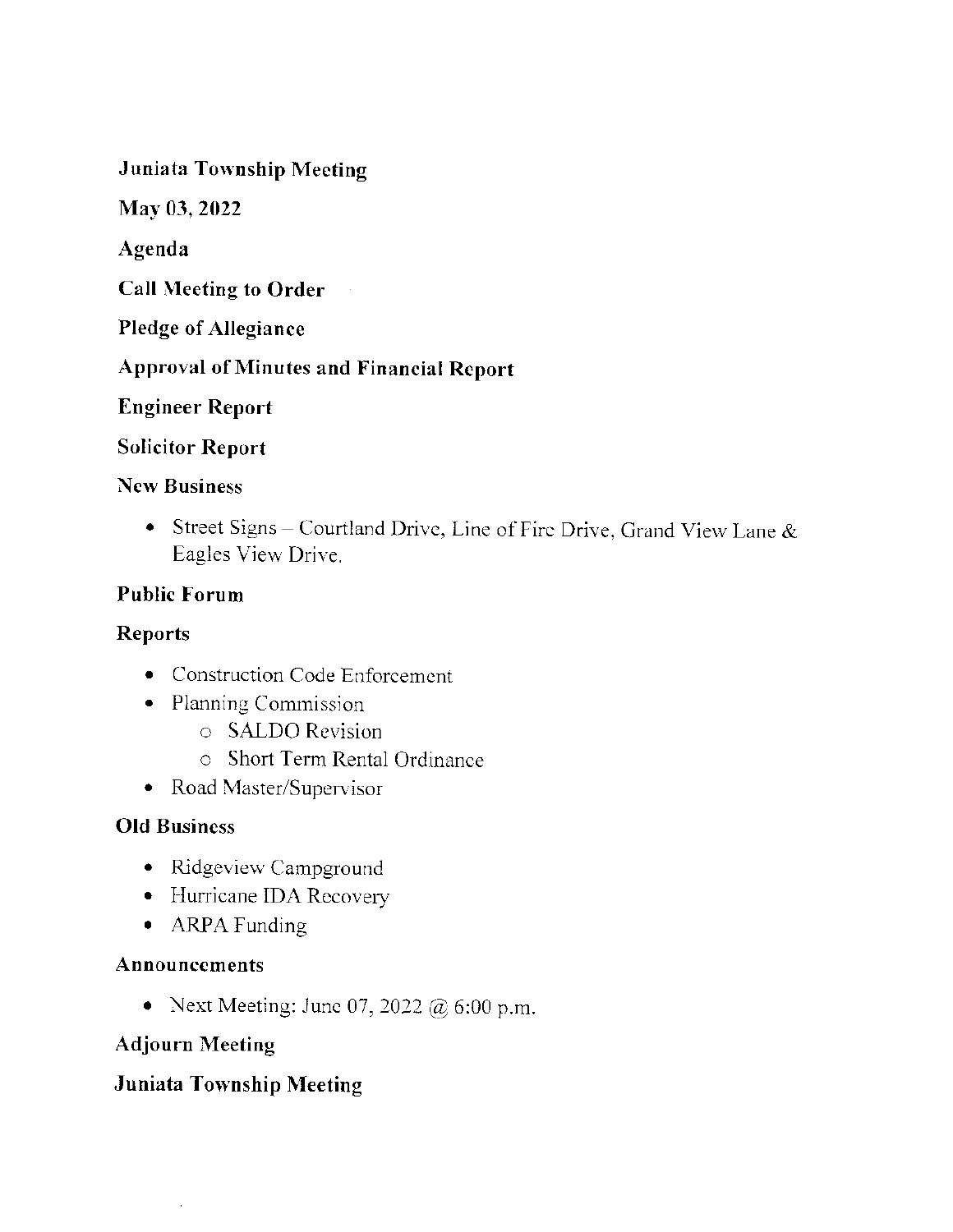#### Juniata Township Meeting

#### April 05,2022

#### **Minutes**

Chairman Stein called the meeting to order at  $6:00$  p.m. at the Juniata Township Municipal Building and led the meeting in the Pledge of Allegiance.

#### **Attendance**

Present:

- $\bullet$  Greg Stein Chairman
- Dean Parks Co-chairman; Supervisor
- Leslie McDermott Secretary/Treasurer
- $\bullet$  Jamie Catanese CEO/SEO
- $\bullet$  Tom Levine Engineer
- Butch Dysard Roadmaster

Guests:

. See Attached

Reading and approval of the regular meeting minutes from the March 01, 2022 monthly township meeting.

Supervisor Parks motioned to accept the minutes as recorded for this meeting. Seconded by Chairman Stein. Unanimously approved by the Board.

The financial report was presented. Supervisor Parks motioned to approve the financial report as recorded for this meeting. Seconded by Chairman Stein. Unanimously approved by the Board.

#### Engineer Rcport

- Engineer, Tom Levine, reported that on March 22, 2022, Secretary McDermott received a deficiency letter for the sewage facility planning. module for Ridgeview Campground.
- Andrew Kearney, GHD responded to the letter. Tom received the response to the letter this moming.
- Tom did not have a chance to complete his review and recommended tabling any action until the May 2022 meeting.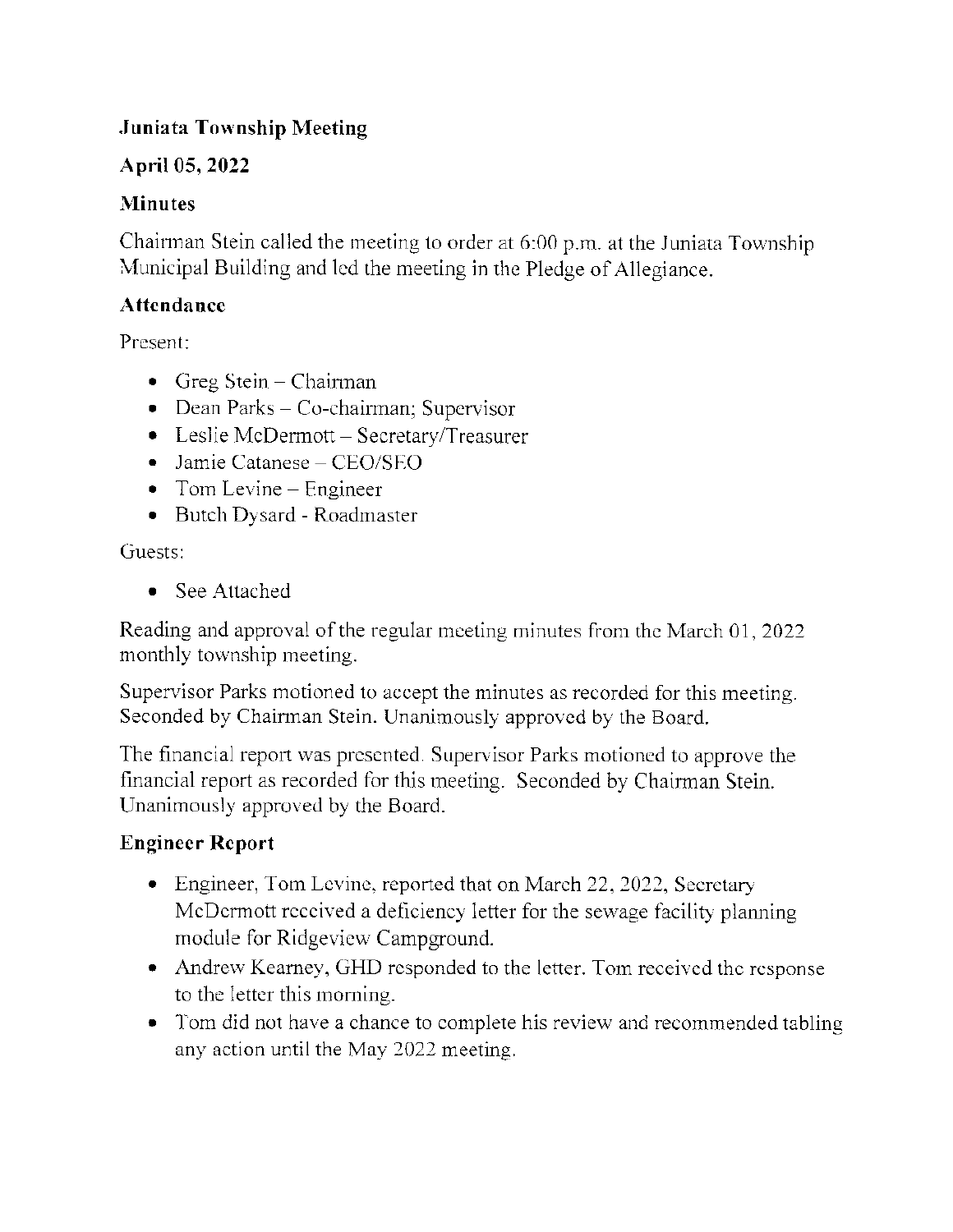#### Solicitor Report

• No report.

#### **NEW BUSINESS**

#### Street Name Ordinances 2022-3 and 2022-1

#### Grand View Lane & Eagles View Drive

• Supervisor Parks motioned to approve Ordinance 2022-3 adding Grand View Lane and Eagles View Drive to the Juniata Township Street naming. ordinance. Seconded by Chairman Stein. Unanimously approved by the board.

#### Street Name Addition - Linc of Fire Drive

• Supervisor Parks motioned to approve Ordinance 2022-4 adding Line of Fire Drive to the Juniata Township Street naming ordinance. Seconded by Chairman Stein. Unanimously approved by the board.

#### Public Forum

- Justin Stoner, owner of Ridgeview Campground, expressed concern about the tabling of the deficiency letter, because it was to be completed by the middle of April and now, they will not be able to meet the DEP requirements.
- Chairman Stein will ask Tom Levine to expedite his review and Supervisors will legally do what they can to meet the April deadline.

#### **Construction Code Enforcement**

- See attached report.
	- o Mr. Payne, Urban Saddle Ranch (formerly Ripka's Cottages), called for a holding tank permit for an event vcnue.
	- $\circ$  When Jamie visited site found that Mr. Payne had converted one of his agricultural buildings into a 150-seat event venue. Jamie has a signed affidavit stating that the buildings were going to be used for agricultural purposes only.
	- $\circ$  Venue was completed with no permits from state, county or township.
	- $\circ$  Cannot permit a holding tank because the flows for the site are over 800 gallons per day.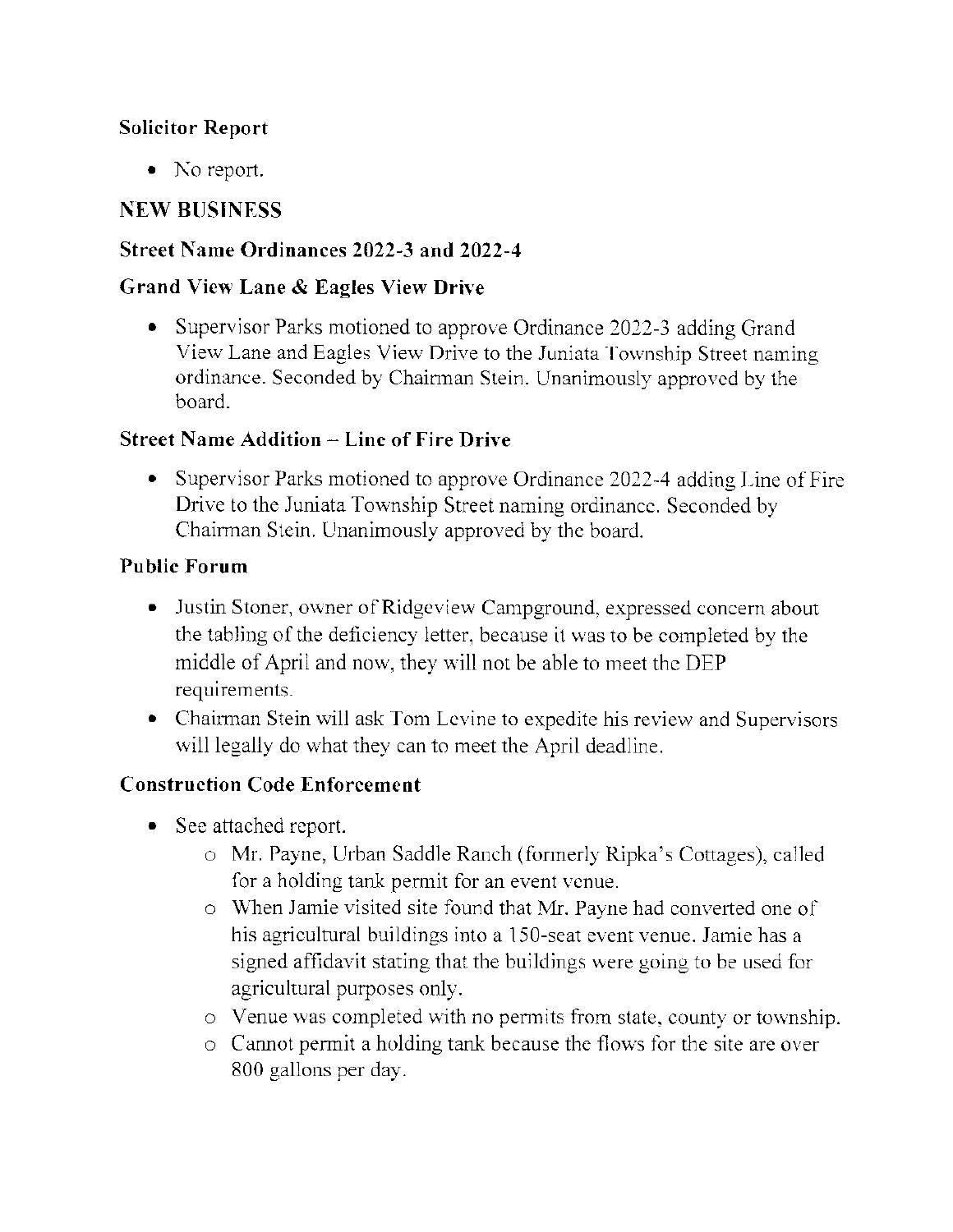- $\circ$  Jamie sent Mr. Payne a cease-and-desist letter. Then reached out to the Bureau of Veritas, they arc also going to send Mr. Payne a letter as well.
- $\circ$  Jamie recommended that Mr. Payne get a planning engineer involved.
- $\circ$  After speaking with DEP, Jamie doubts that there will be a way that. the venue will able to be used.
- $\circ$  Received a call from a homeowner in Crestwood Estate that would like to rent home through Airbnb to ask if there were any zoning regulations prohibiting rcnting through Airbnb. Currcntly, at this timc there are no regulations in Juniata Township.

#### Planning Commission

- $\circ$  Planning Commission meeting
	- See attached meeting minutes April 4, 2022 & April 19, 2022
	- Carl Grove asked if a moratorium could be put in place until ordinances can be updated. Chairman Stein will ask for guidance from township solicitor.

#### Road Master/Supervisor

- Chairman Stein received a call from Attorney Bradburn. He is currently in rchab and improving.
- Butch Dysard, Roadmaster reported:
	- $\circ$  Stone stockpiled; Anti-skid stocked for next year.
	- o Roads are in good shape; Ditches need cleaned.
	- $\circ$  White truck bed and snow plow rusted, making a noise when brakes are applied.
- Riverview Heights, Crestwood Estates and Stone Bridge need tar and chipped this year. Price is approximately \$59,000.00.

#### OLD BUSINESS

- Ridgeview Campground
	- $\circ$  No new developments.
- o Hurricane IDA Funding
	- $\circ$  Completed and submitted damage costs 10 days ago.
	- $\circ$  If approved, township could receive approximately \$40,000.00.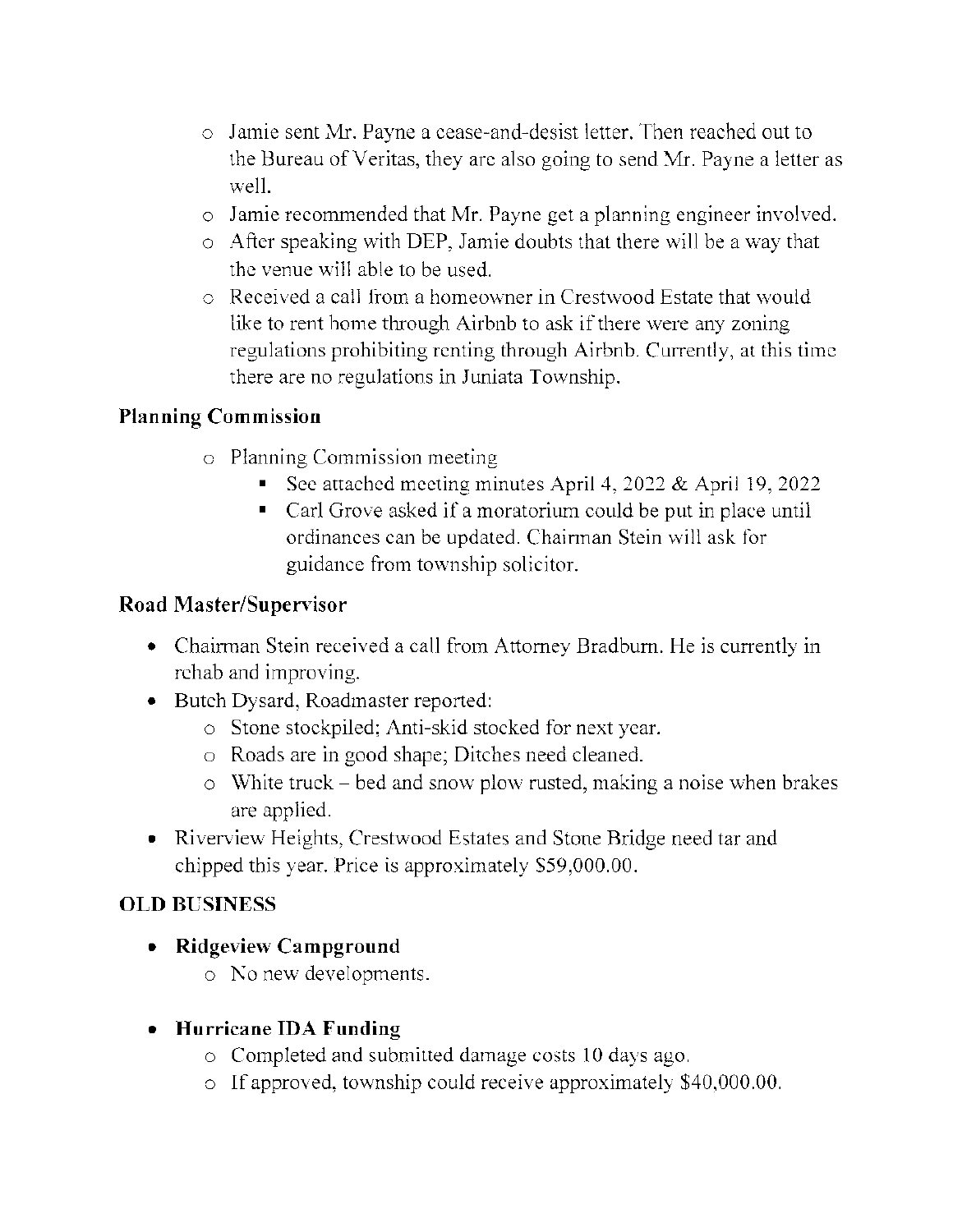#### Announcements

• Next meeting will be held April 05, 2022  $@$  6:00 p.m.

Supervisor Parks motioned to adjourn the meeting  $@$  6:47 p.m. Seconded by Supervisor Stein.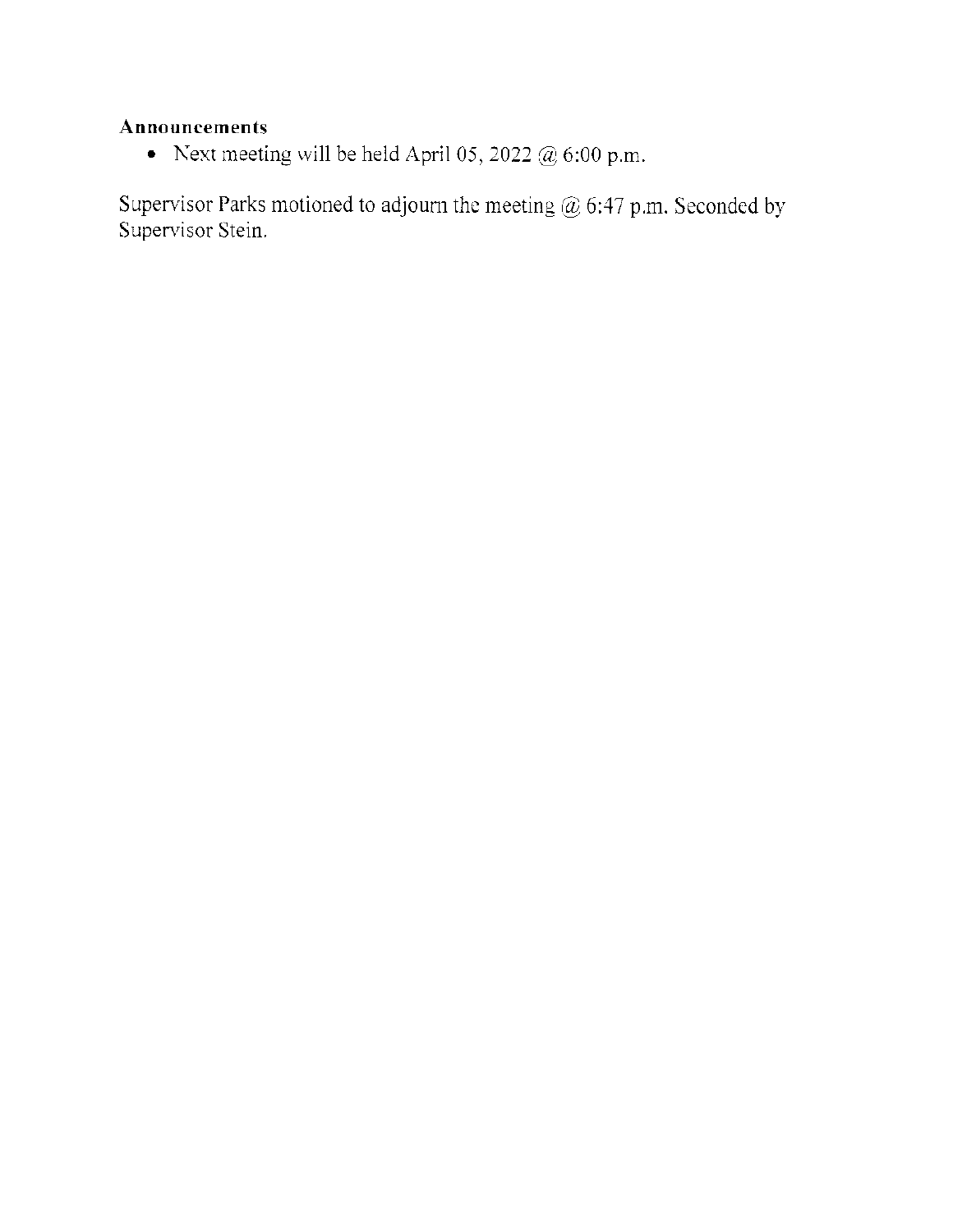## **JUNIATA TOWNSHIP**

#### **MARCH 2022 ACTIVITY REPORT FOR APRIL MEETING**

**VIkey Gillen Property- Henderson Overlook Rd. – Cabin** - Vicky called and wanted me to send her the flood plain application to rebuild the cabin on Henderson Overlook Rd. I explained the cabin remnants are within 50' of the stream bank and it is in the floodway. I sent her an application and ordinance and advised she contact an engineer versed in floodway construction.

Keith Henderson / Butch Dysard - Checked setbacks for a covered porch add on at the cabin located near 7937 Raven lane. Referred Mr. Dysard to Bureau Veritas for UCC permitting

Greg Coder / Hederson Overlook Rd., / Near Smithfield Twp. Line. - Issued Mr. Coder a shed / garage permit for under 1000 sf. The building will be outside the floodplain.

Eric Worlfe - Ripplin Rd. - Wanted to place a shed on the property. There is no room to place the shed and meet setback requirements. He has applied for a stream crossing permit and intends to place a garage on the other side of the stream allowing him more room. While on site they asked about replacing the old 500gallon septic tank. I am going to send them a permit application for a tank replacement.

Weikert Excavating / Buterbaugh / Vista Rise Dr. - I met with Jimmy Weikert about septic tank placement to hook to an existing septic on the lot.

**JSM Realty / 7222 Watson Dr. / (Snyders Run Rd.)** - Received a call they were doing septic work without a permit. I visited the site and found earth disturbance around the septic tank. I sent them a certified letter. They called me and we are going to work on a permit. They have more pipe to replace.

Steve Burdick / 5792 Windstar Way - Called about putting a roof on an porch. Will check setbacks and refer him for a UCC permit.

Urban Saddle Ranch / Cabins -7745 cottage Circle Dr. - I was called by Mr. Payne to look into permitting a holding tank and discovered they had converted a pole barn into a 150 seat event center without any permits or approvals from the township county or state. I sent a certified letter to stop work and contacted Bureau Veritas to visit the site. I received a call from Youngs Surveying about the project and discussed options to move forward. Complete planning approvals will be needed.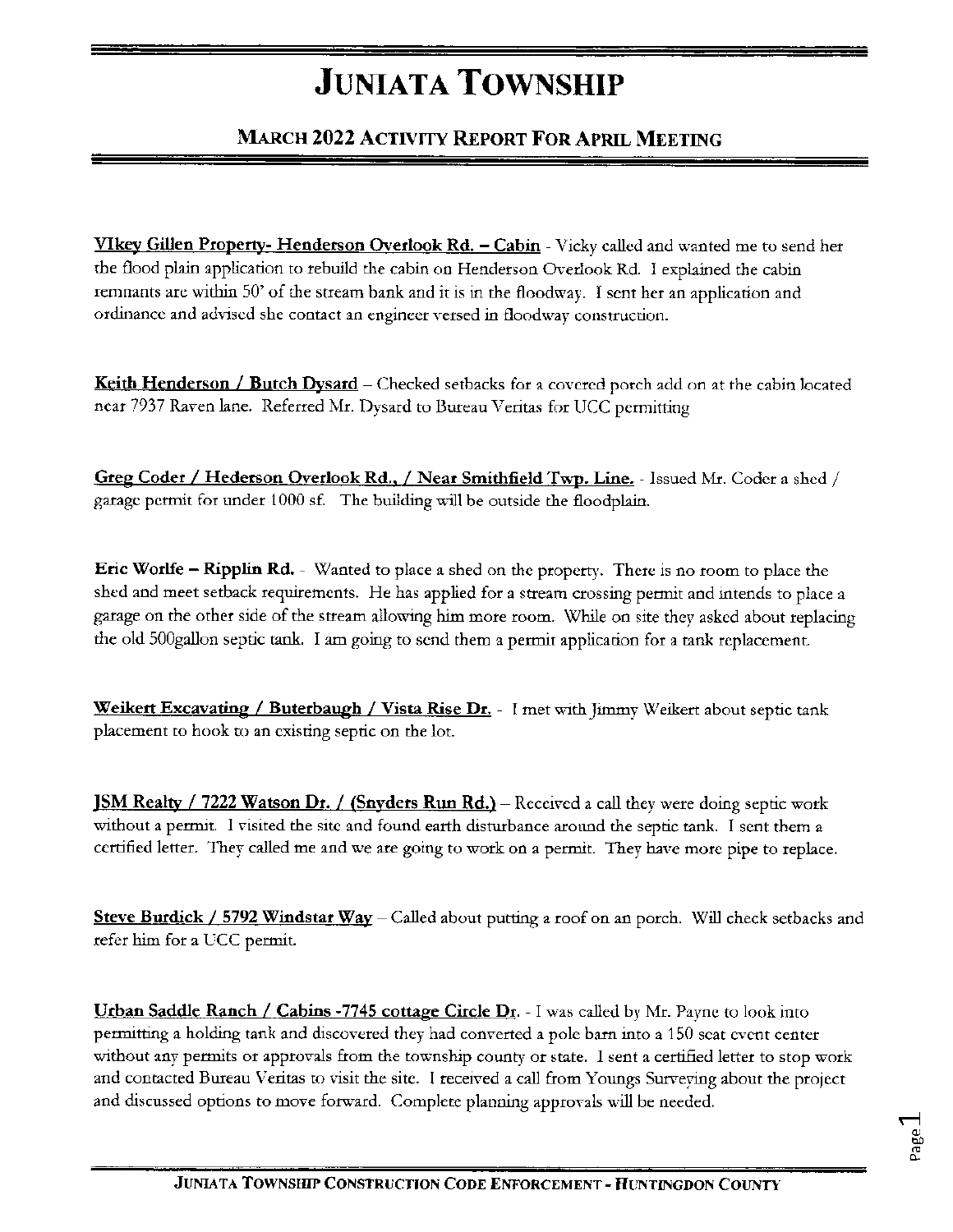### ArcGIS Web Map



| 4/5/2022, 3:51:31 PM       | 1:2,257                        |  |  |
|----------------------------|--------------------------------|--|--|
| ٠                          | $0.05$ mi<br>0.03<br>0.01<br>0 |  |  |
| <b>Structures</b><br>Roads | $0.09$ km<br>0.02<br>0.04<br>0 |  |  |
| <b>∩ther</b>               |                                |  |  |

**Tax Parcels** 

Web AppBuilder for ArcGIS<br>Farthstar Geographics i PennDOT DLG'S oirca 1993 Undated by Huntimodon County Mannipe Dent. 8/24/2010 y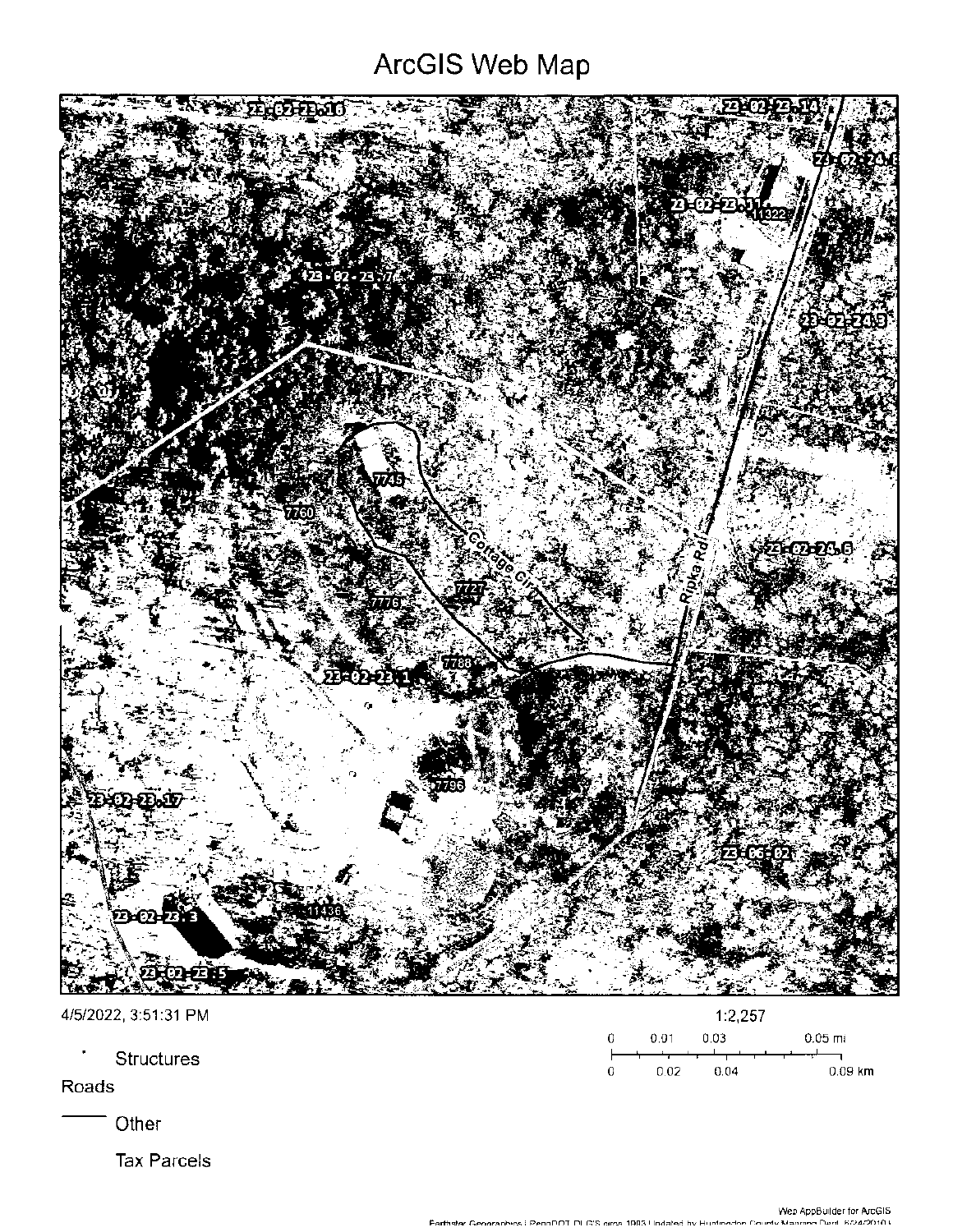### **JUNIATA TOWNSHIP**

April 13, 2022

Jeremy Eichelberger 1201 Linda Ln., Marysville, PA 17053

RE: Code & Sewage Violation

Mr. Eichelberger:

As per our phone conversation your lot located at 11680 Snyders Run Road, Huntingdon PA was reported to the township as having added camper hook ups without any permitting. As per your closed permit and supporting documentation dated 3/30/2019 you were allowed to hook up one personal use camper to the existing septic system. No additional campers can be added without proper planning, testing and permitting.

The unpermitted improvements made on your site violate The Pennsylvania Sewage Facilities Act, The PA Code as it relates to the uniform construction code and the Juniata Township Land Development Ordinance.

You must do the following to rectify the situation:

- Contact Burea Veritas in Mill Creek PA to get a permit for the electrical work preformed and have it inspected. (814-643-3480)
- Remove any camper pad hook ups that allow for more than one camper on your lot. This includes electric  $\bullet$ and sewer.
- Fill out the enclosed application for sewage disposal modification and return it to my office with payment.  $\bullet$ (this will allow the sewage pipe reworking and risers installed)

If you fail to complete these items, this matter will be turned over to the township solicitor for action.

Do not complete any work until your permits are in place.

Please call my office if you have any questions, I will try to help you.

Sincerely,

Jamie Ethne

Jamie Catanese Juniata Township Code Enforcement Officer 814-386-5939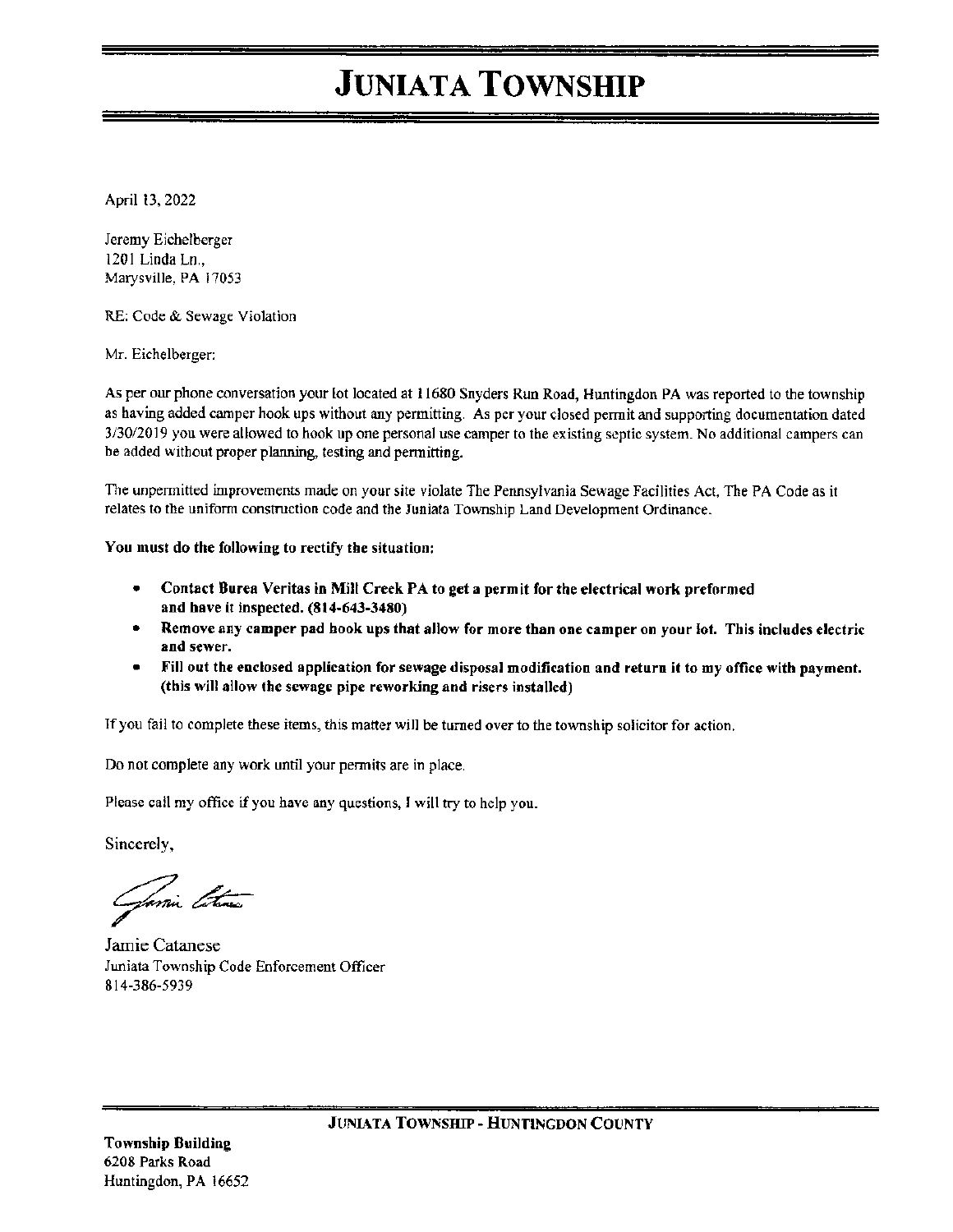# **Juniata Township Board of Supervisors Meeting Sign-in Sheet**

Date:

Signature

Print Name

Lot Gas Iktert Justin Stane Ken A Stewart  $\overline{\mathfrak{m}}$ Joe DINARDI and Grove  $\sqrt{ke}$   $\frac{B}{d}$ undel 1 Randall Grove  $H_2$ ,  $I_2$ ,  $B_4$ er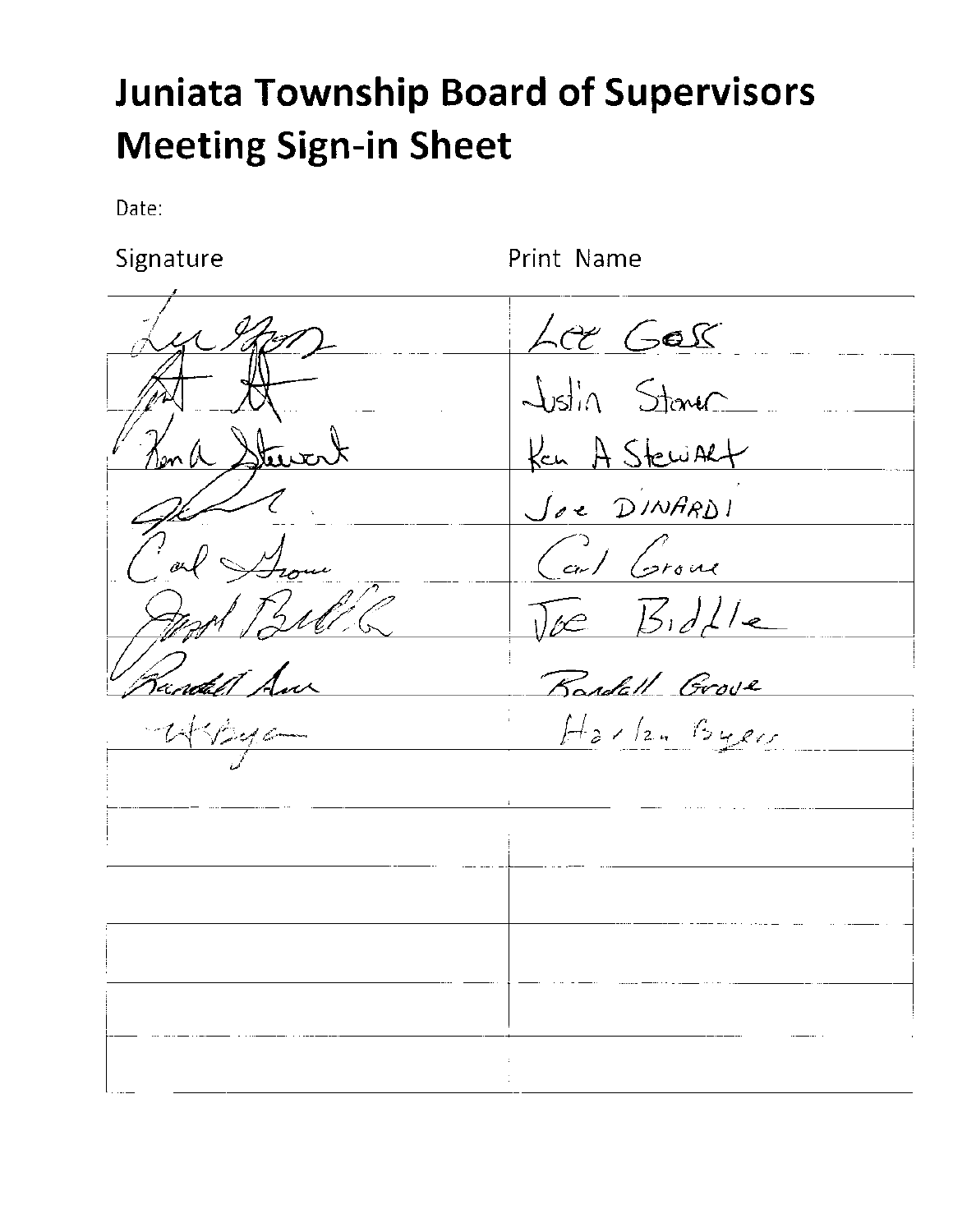luniata Township Planning Commission Meeting Minutes April 19, 2022

Attendance Present: Joe Biddle- Chairman Chad Snare- Vice-Chairman Joe Dinardi- Secretary/Treasurer CarlGrove- Member Ken Stewart-Member Absent- none

Guests: Harlan Byers

\*The meeting was called to order by Chairman Joe Biddle at 7:30 pm at the Juniata Township Municipal Building. The Pledge of Allegiance followed.

\*The commission discussed the limited ground water available on Piney Ridge and how future development will further limit available water for current residents living on Piney Ridge.

\*Members discussed Piney Ridge's close proximity to Raystown Lake and the growing number of campgrounds and short term rentals within the township, and specifically, on Piney Ridge. Members reviewed and discussed 2 ordinances from other rural townships in close proximity to high tourism areas:

- 1. LibertyTownship, Adams County, PA.- LibertyTownship is located inclose proximityto Gettysburg, PA. The ordinance addresses campground development and regulations for existing campgrounds.
- 2. Tobyhanna Township, Monroe County, PA- Tobyhanna Township is located in close proximity to the Pocono Mountain resort areas. The ordinance regulates short term rentals, such as VRBO and Airbnb.

\*The conmission discussed recommendingto the Township Supervisors a moratorium on major land developments for 6 months to allow the recently formed planning commission time to develop an ordinance to address future land development. Members agreed to make the request for the 6 month moratorium.

\*Members discussed researching the current township SALDO to determine if setbacks for buildings and roads currently exist, and if so, are they appropriate for future development. lnquiry wil be made at the next township meeting regarding setbacks.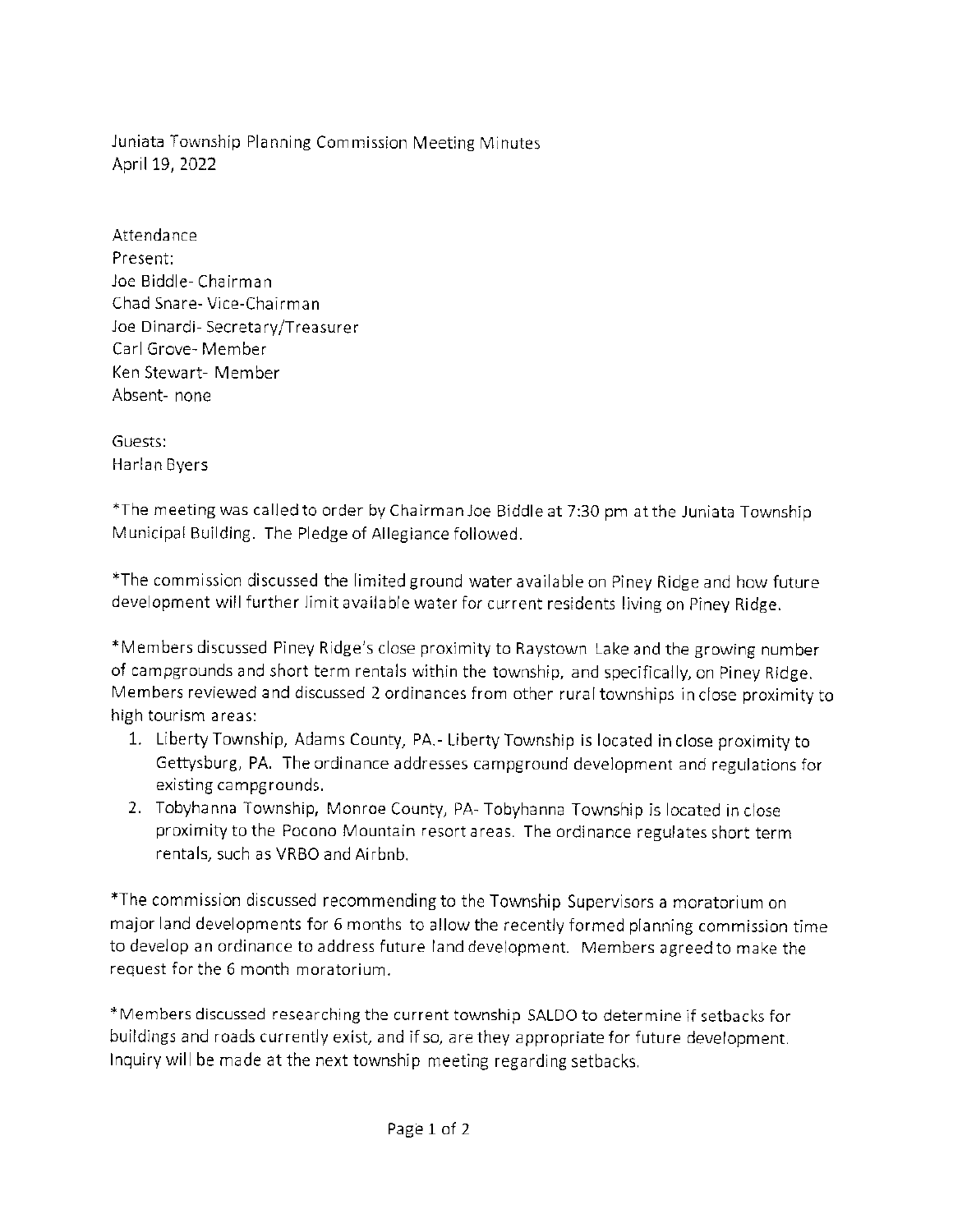\*The commission discussed the township classification system in Pennsylvania. Classification is based on population. luniata Township is a Class 2 township, and Huntingdon County is a 6th Class county. This information could be important because the state treats townships differently according to classification.

\*The Commission discussed the loss of revenue for luniata Township because the township is not yet collecting the available amusement tax. The commission will discuss this with the township supervisors at the next township meeting.

\*The Commission discussed the property owners who have a small number of RV sites on their property. The commission discussed possibly establishing a limit to the number of RV sites a property owner can have without being subject to campground regulations. The commission discussed possibly limiting the number of RV sights to 2 or possibly 3 per property.

\*The Commission is now working on formulating an ordinance to regulate short term rentals and campgrounds. The commission will provide an update to the township supervisors at the next township meeting.

\*The commission discussed how property owners wili be notified once the ordinance is completed and approved. It was suggested that The Daily News should be invited to the township meeting when the ordinance is on the agenda for approval.

\*Chairman Joe Biddle will discuss with Attorney Dave Ody some of the details and legalities of the commissions ideas regarding the ordinance being developed.

\*As required, the Daily News is publishing the dates and times of the commission meetings. The dates will be published a total of three times, each two weeks apart.

\*Harlan Byerssuggested speaking with Sr.ithfieldTownship Supervisors to discuss what regulations they have put in place to address the shortage of ground water on piney Ridge in the Leffards Bench area. Several residents in the Leffards Bench area have dealt with wells going dry. The commission noted that Smithfield Township meetings are the same time and date as Juniata Township. The commission will make an effort to discuss water issues with Smithfield Township Supervisors.

\*The meeting was adjourned at 9:15pm. The next meeting will be 5/17/22 at 7:30pm.

Page 2 of 2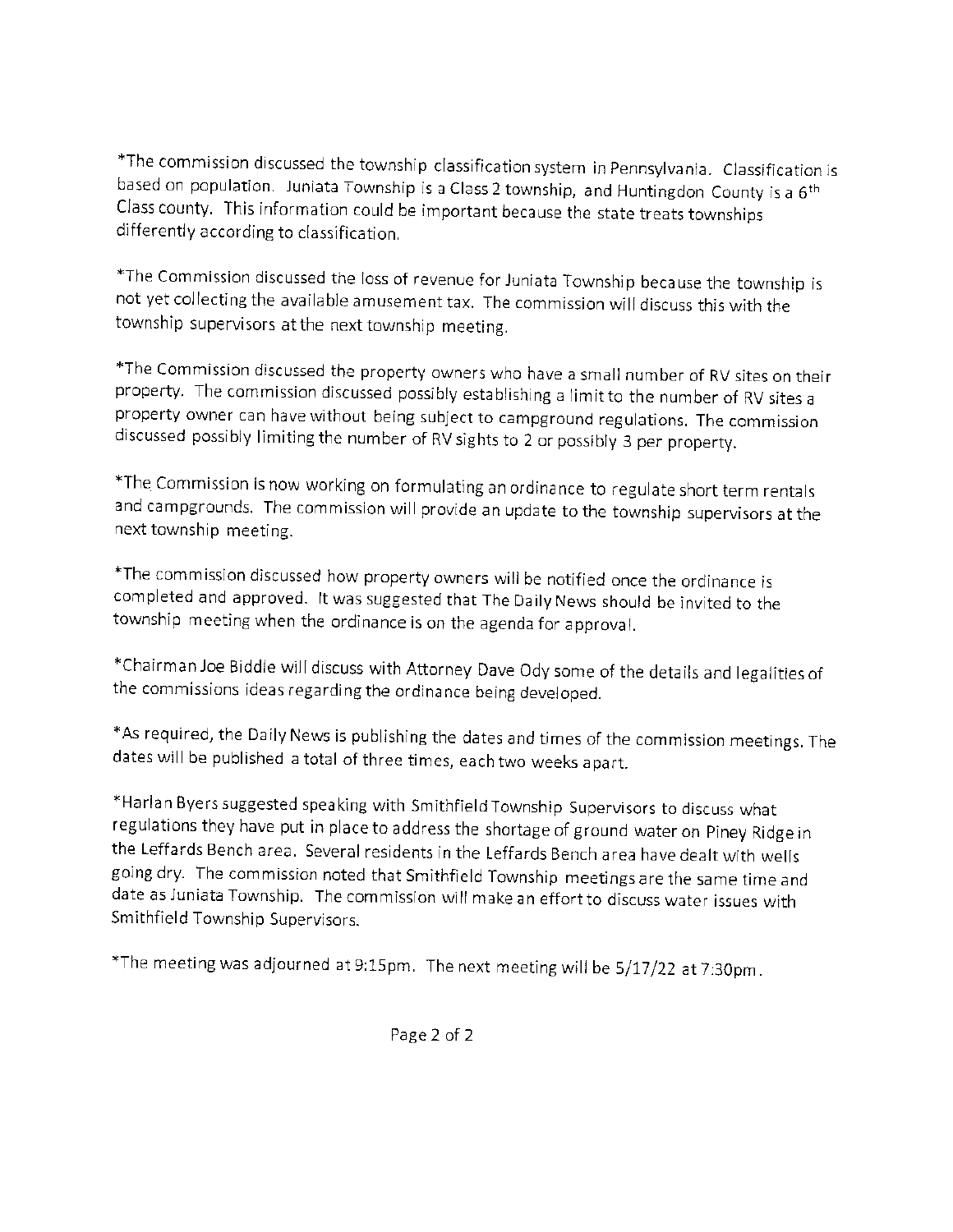8:37 AM

### BOARD OF SUPERVISORS JUNIATA TWP HUNTINGDON COUNTY

05/03/22 Cash Basis Profit & Loss by Class

|                                                                                  | General Fund       | State Fund   | <b>TOTAL</b>       |
|----------------------------------------------------------------------------------|--------------------|--------------|--------------------|
| Ordinary Income/Expense<br>Income                                                |                    |              |                    |
| STATE FUND INCOME                                                                |                    |              |                    |
| S431.00 - INTEREST EARNINGS.<br>S431.01 · Interest on Checking                   |                    |              |                    |
| Total S431.00 - INTEREST EARNINGS.                                               | e oa               | 0.03         | 0.03               |
| Total STATE FUND INCOME                                                          | 0.00               | 0.03         | 0.03               |
|                                                                                  | 000                | 0.03         | 0.03               |
| G301.00 · REAL PROPERTY TAXES<br>G301.10 · Real Estate Taxes Current Year        |                    |              |                    |
| Total G301.00 - REAL PROPERTY TAXES                                              | 3,376.87           | 0.00         | 3,376.87           |
| G310.00 - PER CAPITA TAXES                                                       | 3,376.87           | 0.00         | 3 376.67           |
| G310.01 - Per Capita Taxes Current Year                                          | 259.70             | 0.00.        |                    |
| Total G310.00 - PER CAPITA TAXES                                                 | 259.70             |              | 259.70             |
| G310.10 · Real Estate Transfer Tax                                               |                    | 5.00         | 259.70             |
| G310.20 - EARNED INCOME TAX<br>G310.21 - Earned Income Tax Current Year          | 6 203.40           | 0.05         | 6 203.40           |
| G310.22 · Earned Income Tax Prior Year                                           | 565.41<br>1,886.07 | 0.00         | 585.41             |
| Total G310.20 · EARNED INCOME TAX                                                | 2.471.48           | 0.00         | 1886.07            |
| G341.00 - INTEREST EARNINGS                                                      |                    | p.co         | 2471.48            |
| G341.01 · Interest on Checking                                                   | 231                | 0.00         | 2.31               |
| Total G341.00 - INTEREST EARNINGS                                                | 2.31               | 0.00         |                    |
| G362.0 - PUBLIC SFTY                                                             |                    |              | 2.31               |
| G362.41 Bldg Pmts<br>G362.44 · Sewage Permits/SEO Fees                           | 732.39             | 0.00         | 732.39             |
| Total G362.0 - PUBLIC SFTY                                                       | 400.00             | 0.00         | 400.00             |
| Total Income                                                                     | 1,132.39           | 0.00         | 1,132.39           |
| Expense                                                                          | 13,446,15          | 0.03         | 13,446.18          |
| <b>GENERAL FUND EXPENSES</b>                                                     |                    |              |                    |
| PUBLIC WRKS HIGHWAYS ROADS & ST<br>G432.00 · Winter Maintenance-Snow Removal     | 1,190.65           |              |                    |
| G437.00 · Repairs of Tools & Machinery<br>G438.00 · Maint & Repair Roads Bridges | 682.36             | 0.00<br>0.CG | 1.190.65<br>662.36 |
|                                                                                  | 5 140.44           | 0.00         | 5,140.44           |
| Total PUBLIC WRKS HIGHWAYS ROADS & ST                                            | 7,013.45           | 0.00         | 7,013.45           |
| Total GENERAL FUND EXPENSES                                                      | 7.013.45           | 0.0a         | 7,013.45           |
| INSURANCE CASUALTY & SURETY<br>G486.10 · Insurance - Liability                   |                    |              |                    |
| G486.20 Insurance - Property/Casualty                                            | 327.08<br>68.15    | 0.00<br>0.00 | 327.08<br>69.18    |
| G486.30 · Insurance - Automobile<br>G486.70 · Worker's Compensation              | 341,18<br>182.81   | 0.00         | 341.18             |
| Total INSURANCE CASUALTY & SURETY                                                |                    | 0.00         | 182.81             |
| PAYROLL EXPENSES                                                                 | 919,25             | 0.00         | 919.25             |
| P400.05 · Supervisor Wages                                                       | 468.75             | 0.00         |                    |
| P400.12 · Roadmaster Wages<br>P405.10 · Secretary Wages                          | 572.00             | 0.00         | 468.75<br>672.00   |
| P409.37 Building Repair/Maint                                                    | 773.50             | D.OC         | 773.50             |
| P413.00 · Code Enforcement Officer                                               | 0.00.<br>67.50     | 0.00         | 0.00               |
| P432.00 Winter Maintenance                                                       | 264 00             | 0.00         | 6750               |
| P437.00 · Repairs of Tools & Machinery                                           | 229.00             | S.OC<br>G.OQ | 264.00             |
| P438.00 · Repair/Maint Roads & Bridges                                           | 1 600.00           | 0,00         | 229.00<br>1.600.00 |
| P438.20 Land Slide                                                               | 0.00               | 0.00         |                    |
| PAYROLL EXPENSES - Other                                                         | 350.03             | 0.00         | 0.00<br>350.03     |
| Total PAYROLL EXPENSES                                                           | 4.424.78           | 0 00         | 4,424.75           |
| STATE FUND EXPENSES                                                              |                    |              |                    |
| S438.00 · Repair/Maint Roads & Bridges                                           | C.OG               | 659.34       | 658.34             |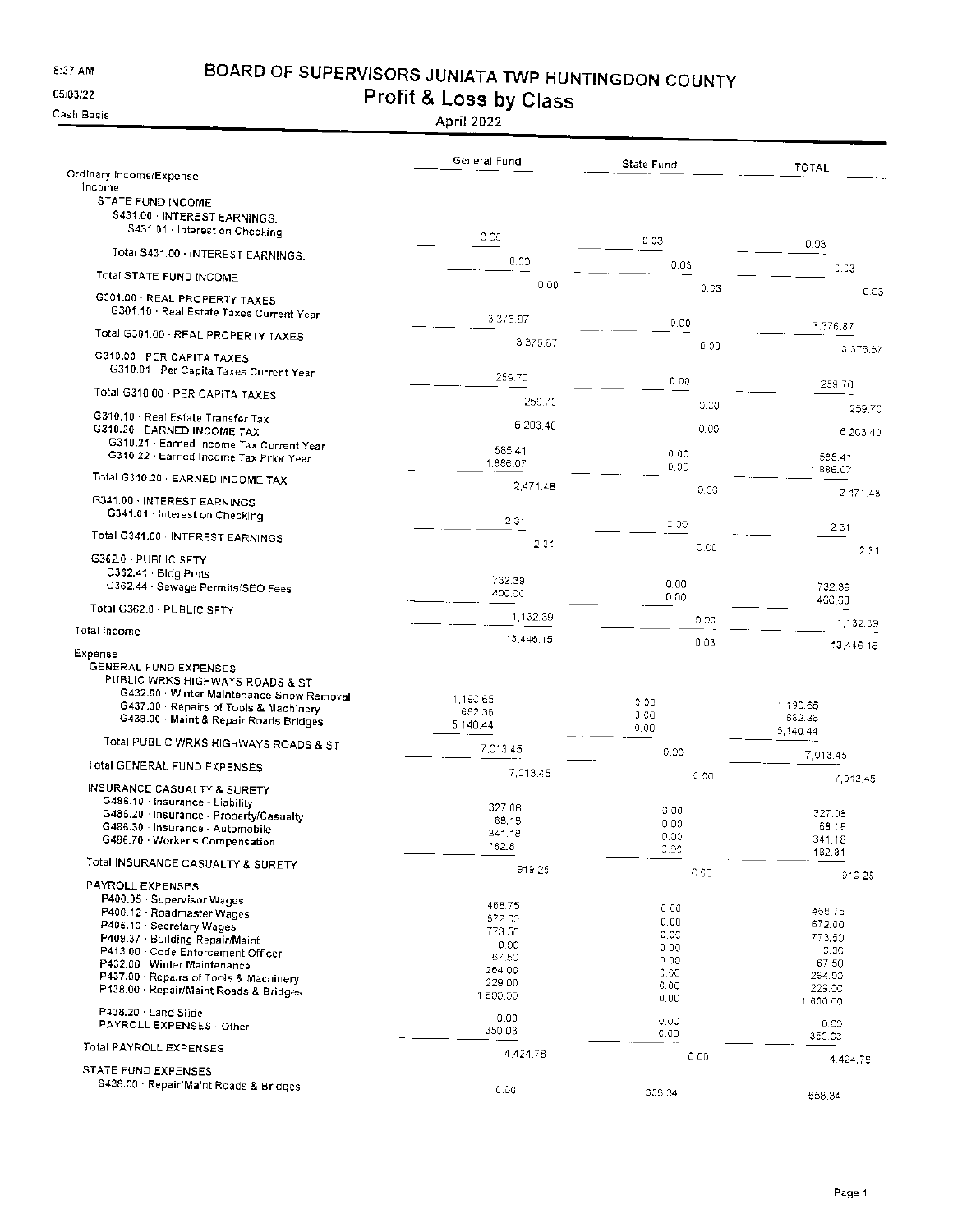$8:37$  AM

### BOARD OF SUPERVISORS JUNIATA TWP HUNTINGDON COUNTY Profit & Loss by Class

05/03/22 Cash Basis

|                                                                                        | General Fund    | State Fund           | TOTAL             |
|----------------------------------------------------------------------------------------|-----------------|----------------------|-------------------|
| S471.00 · Debt Service<br>S471.10 · Debt Principal<br>S472.10 · Debt Interest          | 0.00<br>0.00    | 1,361.89<br>38.11    | 1,361.89<br>36.11 |
| Total S471.00 · Debt Service                                                           | 0.00            | 1,400.00             | 1,400.00          |
| <b>Total STATE FUND EXPENSES</b>                                                       | 0.00            | 2,058 34             |                   |
| G400.00 · Travel Reimbursement<br>G400.33 Mileage - Supervisor/Roadmaster              | 35,10           | 0.00                 | 2,058.34<br>35.10 |
| Total G400.00 · Travel Reimbursement                                                   | 35.10           |                      |                   |
| G403.00 · Tax Collection<br>G403.21 . Office Supplies<br>G403.28 · Tax Collection Fees | 154.56<br>48.94 | 000<br>0.00.<br>0.00 | 35 10<br>154.56   |
| Total G403.00 · Tax Collection                                                         | 203.50          | 0.00                 | 48.94             |
| G405.34 Advertising<br>G410.00 - Public Safety                                         | 12.25           | 0.00                 | 203.50<br>12.25   |
| G419.31 Sewage Permits (SEO Fees)                                                      | 475,00          | 0.00                 | 475 GO            |
| Total G410.00 . Public Safety                                                          | 475.00          | 5.00                 | 475.00            |
| G442.00 Utilities<br>G471.00 · Debt Service                                            | 192.32          | 0.00                 | 192.32            |
| G471.10 · Debt Principal<br>G472.10 · Debt Interest                                    | 462.44<br>58.59 | 0.00<br>0.00         | 462.44<br>58.69   |
| Total G471.00 - Debt Service                                                           | 521.03          | 0.00                 | 521.03            |
| <b>Total Expense</b>                                                                   | 13 796.68       | 2,058.34             | 15,855,02         |
| Net Ordinary Income                                                                    | $-350.53$       | $-2,053.31$          |                   |
| Other Income/Expense<br>Other Income                                                   |                 |                      | $-2.40864$        |
| G395.00 Refunds of PY Expenditures                                                     | 2,028.01        | $C$ $OO$             | 2,029.01          |
| Total Other Income                                                                     | 2,028.01        | 0.00                 | 2 028.01          |
| Net Other Income                                                                       | 2,028.01        | 0.00                 | 2,029.01          |
| Net income                                                                             | 1,677.48        | $-2,058.31$          | $-380.83$         |